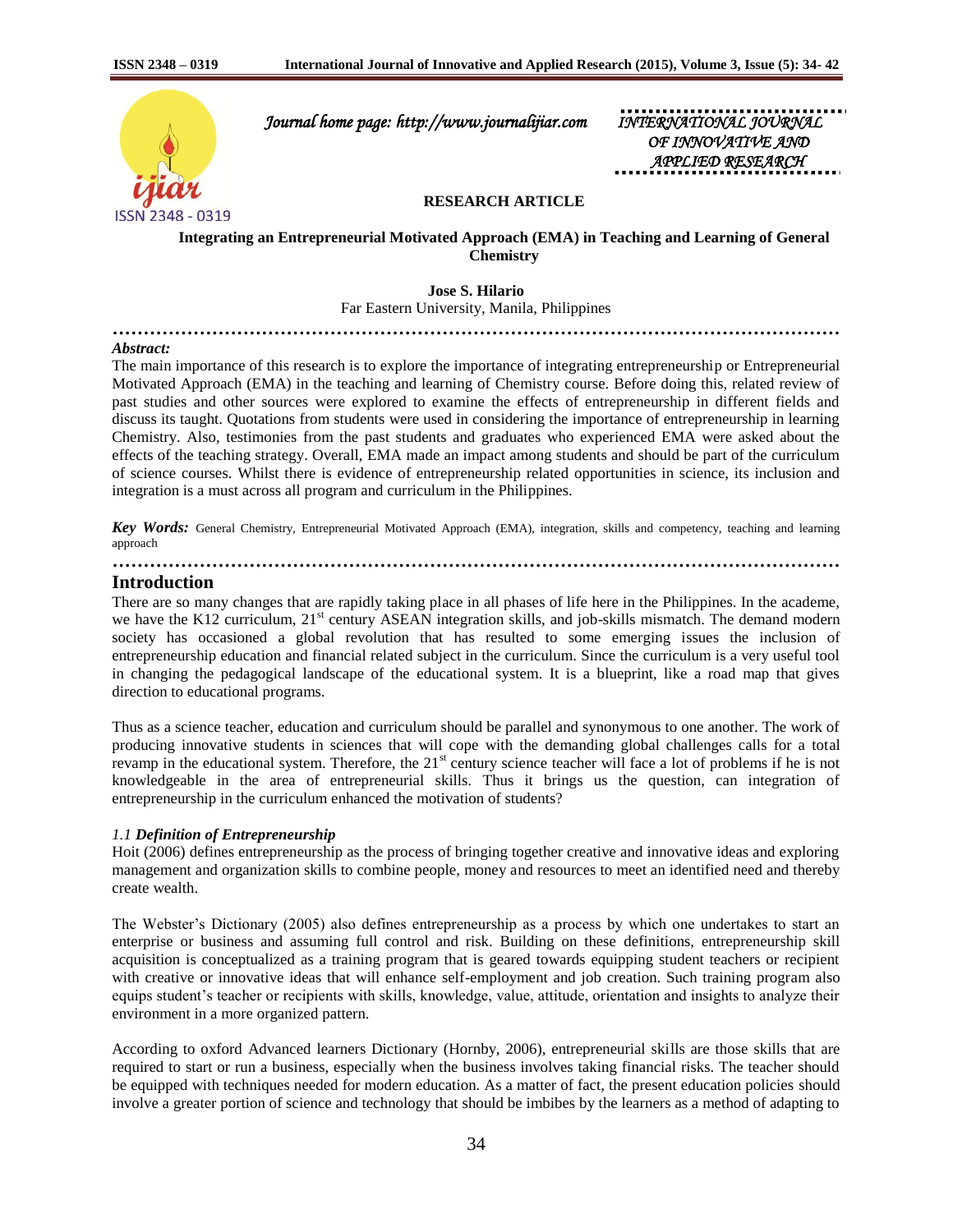ones environment and harnessing environmental resources for survival. According to press release by the UK-DTI (2004):

> "Entrepreneurship and innovation are central to the creative processes in the economy, to promoting growth, increasing productivity and creating jobs. Entrepreneurship is not confined to a particular business size or a particular stage in an organisations' life cycle, such as the start-up phase. In a competitive environment, entrepreneurship is an essential element in the long-range success of every business organization, small or large, new or long established."

### *1.2. Teaching strategies in Entrepreneurship*

Many authorities in the academe have advanced ways of equipping learners thru teacher education level with entrepreneurial skills. First, they should be made to understand the need for the acquisition of entrepreneurial skills as entrepreneurs in the school environments. For instance they should be made to be aware that in the era of modernization and changing economy situation learners and teachers need to equip themselves to follow the trend in the world of science and technology. Secondly, the curriculum of teacher education should create room for internship training. An internship training should be organized on entrepreneurship skills for the student teachers so as to fully acquaint them with most skills they need to function in the classroom after graduation. Hoit (2016) suggested some strategies for linking entrepreneurship with courses and programs are as follows:

- *1.2.1.* Developing a curriculum on entrepreneurship education.
- *1.2.2*. Developing the learner's competence.
- *1.2.3.* Developing students' understanding in entrepreneurship.
- *1.2.4.* Evaluating student's experience of entrepreneurship and feeding it back into the curriculum.

#### *1.3.* **Integrating Entrepreneurship in the Curriculum**

In higher education the primary purpose should be to develop entrepreneurial capacities and mindsets (Achor & Kate, 2013). Entrepreneurship education programs can have different objectives, such as:

- − developing entrepreneurial drive among students, therefore raising awareness and motivation;
- − training students in what is needed to set up a business, and to manage its growth;
- − developing the entrepreneurial abilities needed to identify and exploit business opportunities.

The purpose of the course/programs should be precisely defined, as should its expected outcomes. While the creation of graduate start-ups is therefore a desirable outcome, it should not be forgotten that entrepreneurship is also and equally about successfully managing innovation and growth. In existing business and entrepreneurship programs very often only the start-up aspect is considered, while the skills and knowledge needed to manage the growth phase of a small business are neglected. In this sense, there is in general terms a need for a shift in the focus of entrepreneurship education programs and courses across Europe (Henry, 2003).

A perceived lack of relevant experience and a lack of self-confidence are two often cited reasons for new graduates not engaging in entrepreneurship soon after graduation (Adeduso, 2004). The university experience should be capable of addressing both these needs. The learning experience needs to build depth and breadth in awareness, understanding and capacity. Although not applicable in all cases, the general approach would be to provide broad exposure and positive and motivational experiences during the early stages of university life. This then provides a platform from which to build depth and capability in preparation for an entrepreneurial career at the point of exit. The important point here is one of progression, not only through university, but also through the whole education system at all levels.

Integration of entrepreneurship into the curriculum needs to be the vision for a higher education institution as part of its wider mission. Provision should be accessible for Arts and Humanities students as it is for Business/Social Science and Science/Engineering students. Educators should be comfortable and skilled in addressing a diversity of student groups, from different cultural backgrounds, by providing examples and role models that relate to their contexts (European Commision, 2008).

Recent data from certain European countries show that the majority of entrepreneurship courses are offered in business and economic studies, for instance in Spain and in the UK. However, it is questionable whether business schools are the most appropriate place to teach entrepreneurship: innovative and viable business ideas may be more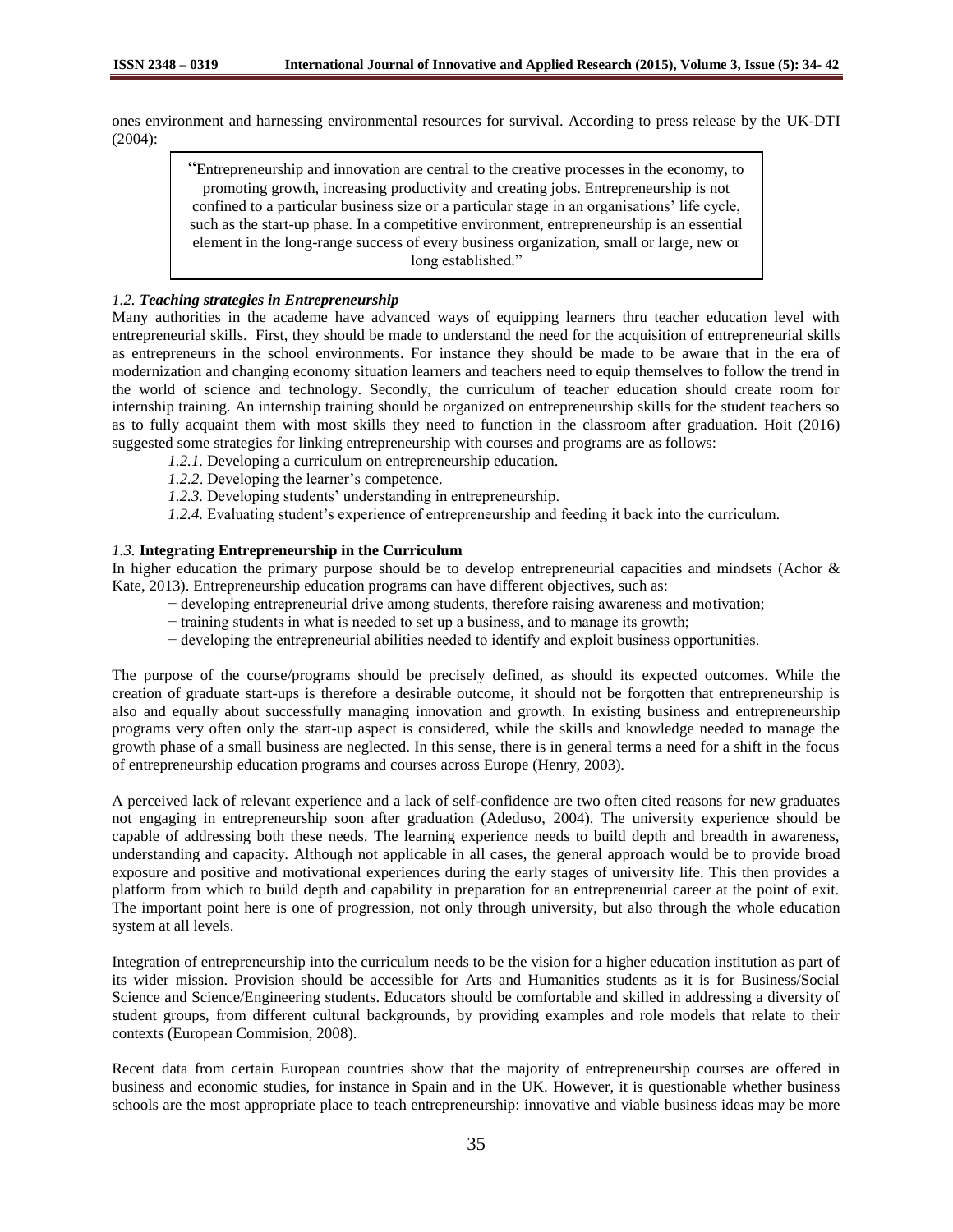likely to originate from technical, scientific and creative studies. In Germany, most spin-offs are from universities of applied sciences and technical universities. Therefore, the real challenge is to build inter-disciplinary approaches, making entrepreneurship education accessible to all students, and where appropriate creating teams for the development and exploitation of business ideas, mixing students from economic and business studies with students from other faculties and with different backgrounds. According to Ball (2001) in his study on the importance of entrepreneurship in hospitality industry:

"*We recommend to higher education institutions that they consider the scope for encouraging entrepreneurship through innovative approaches to programme design and through specialist postgraduate programmes.*"

#### *1.4.* **Issues in Entrepreneurship**

Sills and competencies in entrepreneurship education should not be confused with general business and economic studies; its goal is to promote creativity, innovation and self-employment, and may include the following elements (Ram & Barrett, 2000):

- developing personal attributes and skills that form the basis of an entrepreneurial mindset and behavior (creativity, sense of initiative, risk-taking, autonomy, self-confidence, leadership, team spirit, etc.);
- raising the awareness of students about self-employment and entrepreneurship as possible career options;
- working on concrete enterprise projects and activities;
- providing specific business skills and knowledge of how to start a company and run it successfully.

Entrepreneurial programs and modules offer students the tools to think creatively, be an effective problem solver, analyze a business idea objectively, and communicate, network, lead, and evaluate any given project. Students feel more confident about setting up their own.

#### *1.5.* **Role of stakeholders in Entrepreneurship**

Promoting entrepreneurship education in the community should be part of a common and coordinated effort. Regional development agencies and university associations should provide clear directions about what contribution institutions could make to regional social and economic development strategies. Universities should be considered as instruments of regional development (Adeduso, 2004).

There needs to be an increasing awareness that cooperation between higher education institutions and enterprises can generate a win-win situation for both parties. Teachers and students have something to contribute to enterprises, in terms of theoretical knowledge and also through the involvement of students in innovation ideas. A few possible elements of motivation for enterprises in embarking on cooperation and joint projects with universities are:

- − to get a job done;
- − to get expertise and advice from a tutor/professor;
- − to test potential students for later recruitment;
- − to get publicity or image building; and
- − to establish a channel of contact with the university, making it possible to keep track of new developments.

## *1.6.* **Entrepreneurship Education as a law in the Philippines**

The Senate has approved on third and final reading Senate Bill No. 2212, a measure that seeks to integrate subjects on entrepreneurship and financial literacy in the curriculum. Once passed into law, entrepreneurship and other financial-related subjects would be taught in high-school and college.

Senator Paolo Benigno "Bam" Aquino IV, chair of the Senate Committee on Trade Commerce, and Entrepreneurship and sponsor of the bill, said he is confident the measure will "instill" business acumen among the Filipino youth. According to him:

"*Financial literacy in the basic education system is a good foundation for entrepreneurship in the future… As the number of unemployed youth in the country grows each year, we really have to create new ways of thinking to address the epidemic*".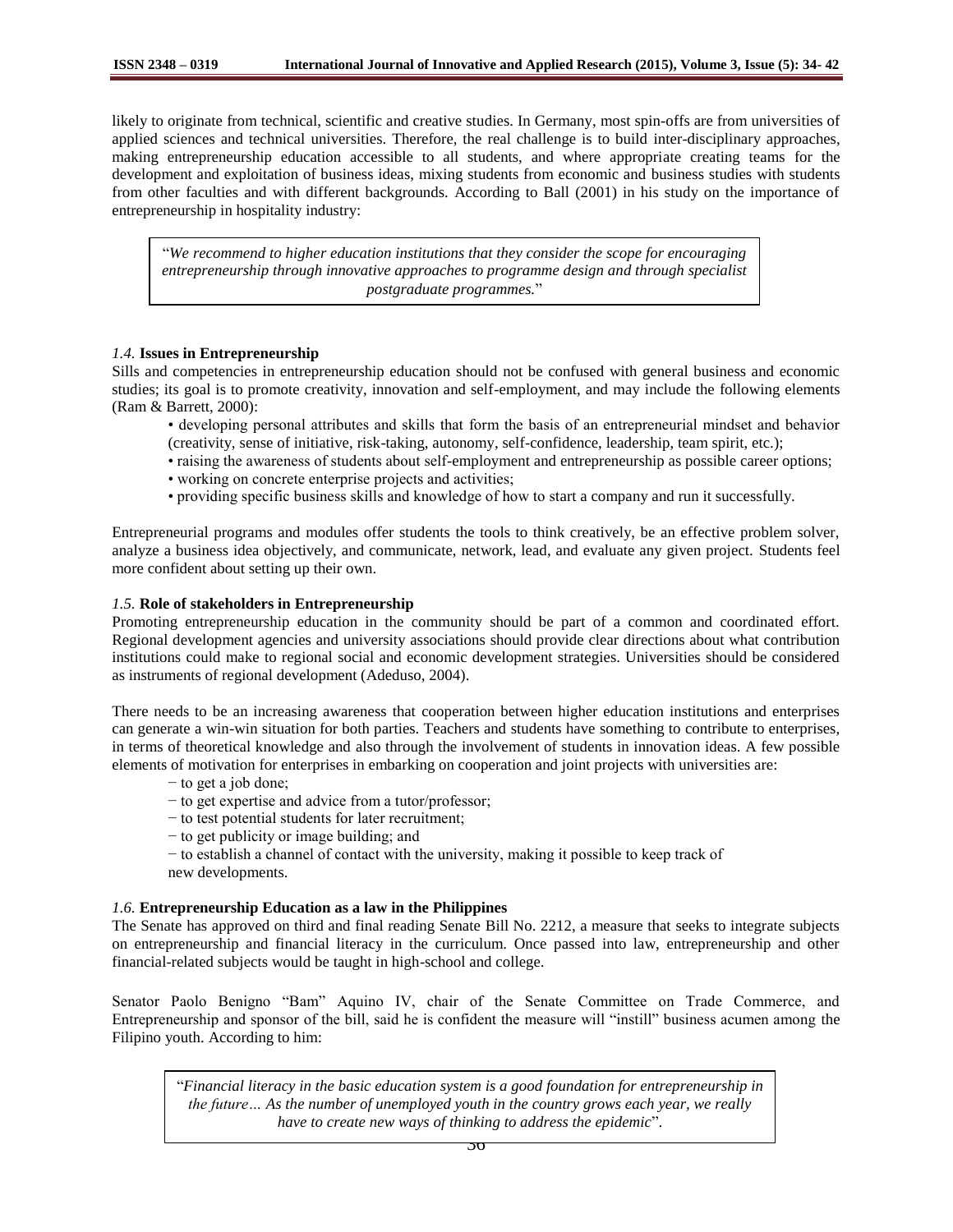The bill will not only promote youth entrepreneurship through education but two types of financing shall be established to promote and develop competencies in teaching entrepreneurship education, as well.

(1) Capacity Building Grants for Entities Teaching Entrepreneurship shall be awarded by the Department of Education to qualified institutions to develop subjects and competencies for primary, secondary and alternative learning school students. CHED and TESDA shall likewise award grants to eligible entities in order to develop subject and competencies for post-secondary school students, train post-secondary school teachers, prepare methods and to evaluate the effect of entrepreneurial education.

(2) Project Grants and Loans shall be provided by DepEd, CHED and TESDA to qualified young entrepreneurs who are pursuing a project that tackles entrepreneurship. Financing may be provided directly or through link up with a funding agency. The Act's Implementing Rules and Regulations shall set the standards in choosing those who will qualify for the financial support and the mode of disbursement.

The DepEd, CHED, and TESDA, in cooperation with learning institutions and other players in the education sector shall likewise provide an avenue for banks, foundations, and others who are interested in funding or providing support to post-secondary school students or graduates for the incubation of their enterprise project

# **Material and Methods**

## **2.1. Research design**

The faculty-researcher utilized the descriptive method in determining the effects of integrating EMA in Chemistry class. Descriptive survey research design will allow the teacher-researcher to gather information, summarize, present and interpret for the purpose of clarification. In particular, phenomenography method which a qualitative way of understanding the student's experiences, understanding and concepts of a specific phenomenon or situation is highlighted. The research design was patterned based on the US Department of Education in a study made by Adelman (2000) in which it depicts the hierarchical relationships in performance-based learning.



Knowledge, attitude and characteristics (as a student)

The first step of this ladder is knowledge, which constitute the foundation for learning and depict the innate makeup of the learner on which further experiences can be built. Differences in attitude and characteristics help explain why people pursue different learning experiences and acquire different levels and kinds of skills, abilities and strategy in life. Thus, the second step of this ladder are developed through learning experiences, broadly to defined to include, among other possibilities, work and even participation in community affairs. Then competencies are the result of integrated learning experiences from knowledge, skills, abilities and strategy in relation to task for which they are assembled. And finally, demonstrations leading to applying competencies in which performance-based learning can be evident and assessed over a period of time.

## **2.2. Participants**

Most of the participants are the class officers and group leaders who were responsible in coming up with their products. They are taking up either a course in BS Biology, Medical Technology, Psychology or Nursing. The following are the topics that the teacher-researcher have covered and the product or output of the students and its placement in the course.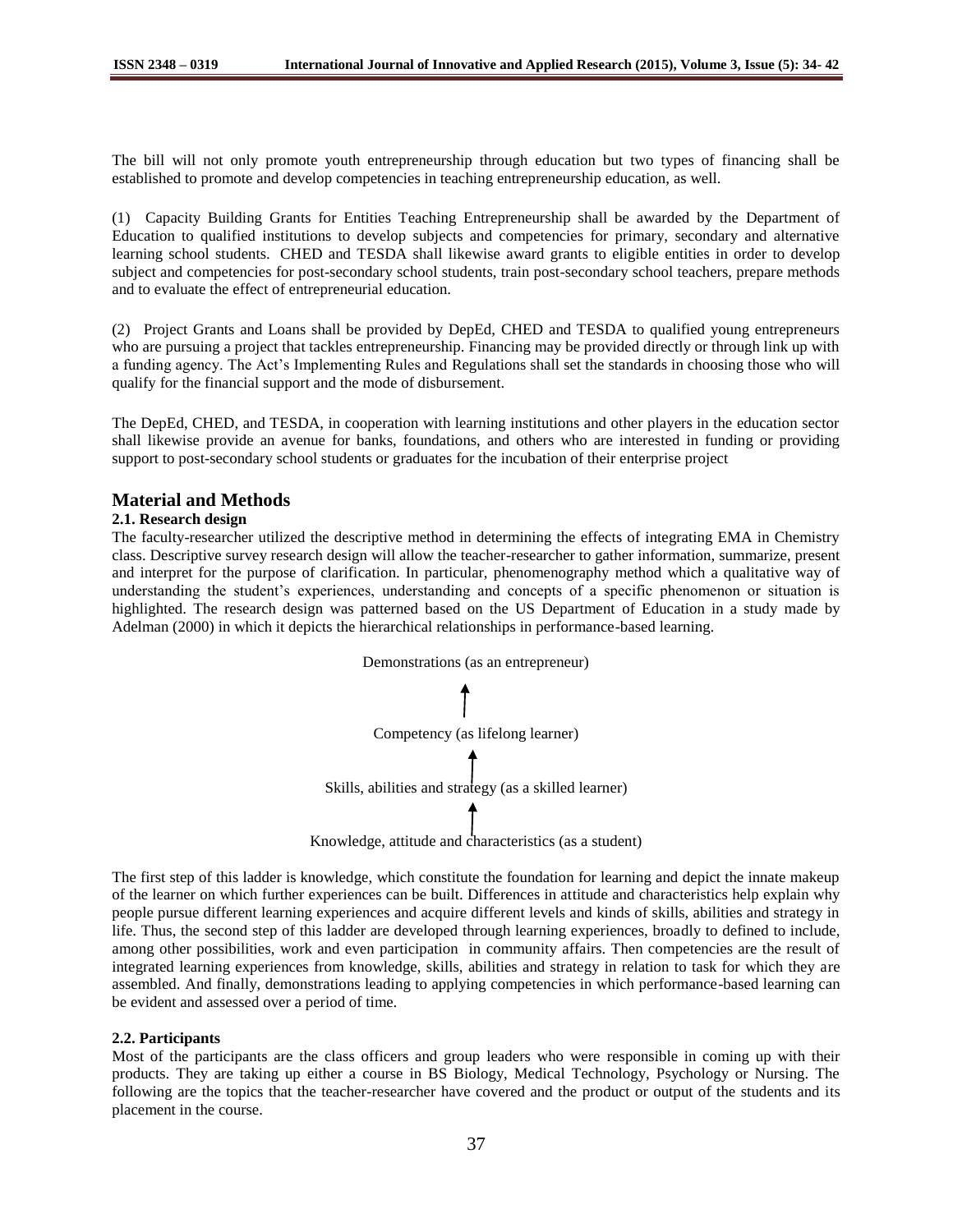| Topics                         | Product or output                              | Placement                          |
|--------------------------------|------------------------------------------------|------------------------------------|
| Periodic table                 | Any school supplies with Periodic table on it. | Lecture, $1st$ Prelim              |
|                                |                                                | period                             |
| History of chemistry           | Fan                                            | Lecture, $1st$ Prelim              |
| /Famous chemist                |                                                | period                             |
| Molecular geometry             | Recyclable materials in frame or coffee table  | Lecture, $2nd$ Prelim              |
|                                | book                                           | period                             |
| Introduction to                | Reusable bag with emphasis on Carbohydrate,    | Lecture, $2nd$ Prelim              |
| <b>Biomolecules</b>            | Protein, or Fats                               | period                             |
| Introduction to                | Organic Products                               | Lecture, Final period s            |
| <b>Environmental Chemistry</b> |                                                |                                    |
| Colligative properties of      | Flavored Ice cream making                      | Lecture, Final period              |
| solutions                      |                                                |                                    |
| Osmosis                        | Salted egg making using brine method           | Laboratory, Final                  |
|                                |                                                | period                             |
| Crystallization                | Fruit candy making                             | Laboratory, 1 <sup>st</sup> Prelim |
|                                |                                                | period                             |
| Vapor Pressure lowering        | Flavored gelatin and leche flan making         | Laboratory, Final                  |
|                                |                                                | period                             |
| Water                          | Any refreshing beverage not alcoholic          | Laboratory, $2nd$ Prelim           |
|                                |                                                | period                             |
| Solutions                      | Any home-made dish with soup or sauce on it    | Laboratory, $2nd$ Prelim           |
|                                |                                                | period                             |
| Alcohols                       | Fruity flavored wines                          | Lecture, Final period              |
| Carboxylic acid                | Different kinds of vinegars                    | Lecture, Final period              |
| Esters                         | Soap making                                    | Lecture, Final period              |

## **2.3. Procedure**

An android cellular phone was used to record the interviews. The focus group discussion was held at the end of the semester after the final grades were given to all the students, to avoid bias and confidentiality. This the step-by-step procedure during discussion to integration of entrepreneurship and presentation of outputs:

*2.3.1* The usual lecture discussion method in teaching with some teaching strategies was employed by the teacher-researcher.

*2.3.2* Then after the discussion, the teacher-researcher infused an application of the topic in the form of product or output.

*2.3.3* The students which was led by a group leader make plans for their own product and output.

*2.3.4* The students have to identify a product of their own choice, estimate the cost/budget of producing it, plan the design, and where to execute (school or house)

*2.3.5* At the end they need to identify the probable market to sell and how much it cost. If it is a food product, they have to know the shelf-life and proper storage.

2.3.6 All the products were presented during the Science week every  $3<sup>rd</sup>$  week of September, but due to time constraint they presented it on the  $1<sup>st</sup>$  week of October.

After this process, the teacher-researcher analyzed the transcripts and transcribed all recordings, looking for trends and patterns. This can be shown in a paradigm:

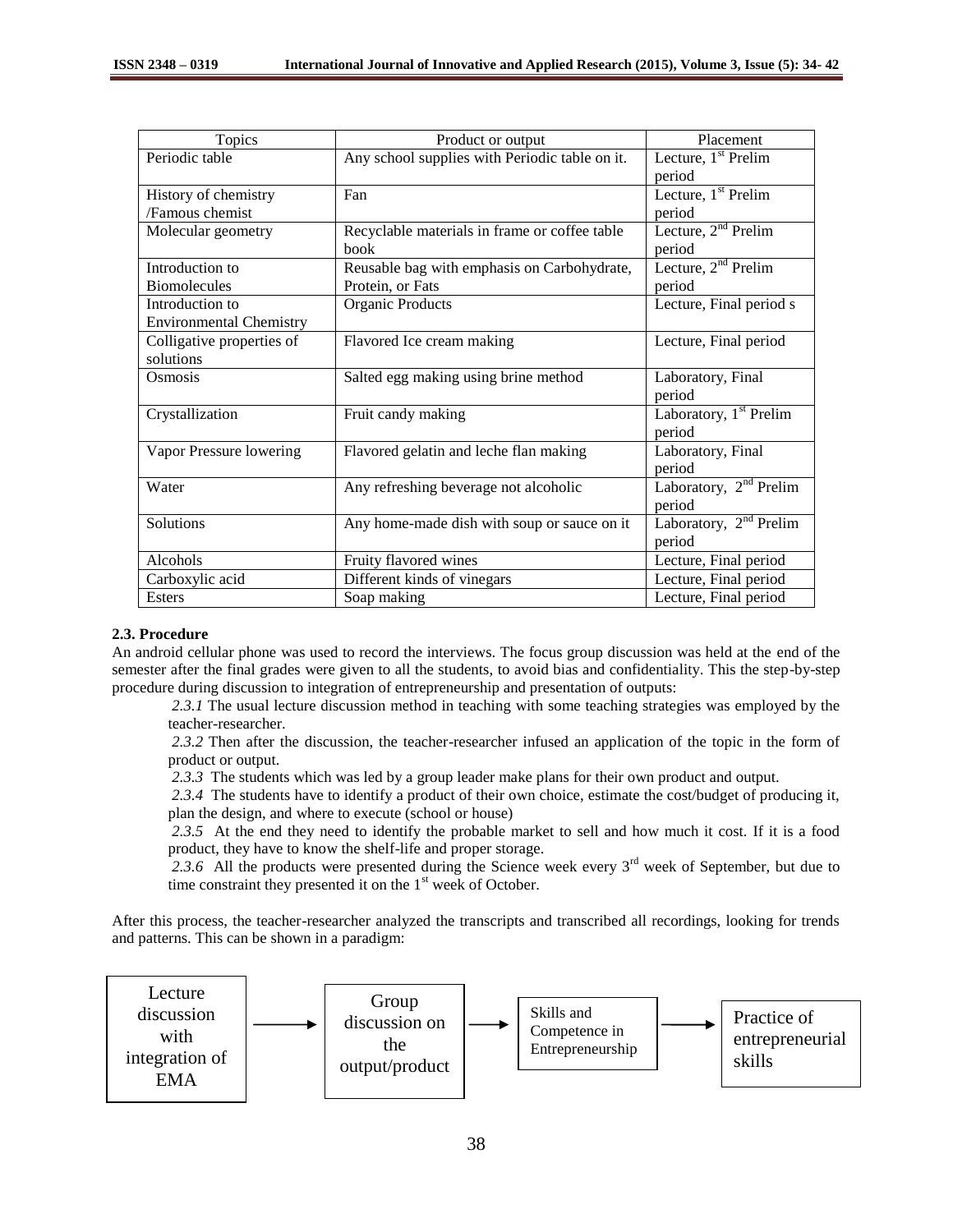## **3. RESULTS AND ANALYSIS**

#### **3.1. Gaining competence in EMA**

Teaching should use a wide array of different strategies and approaches. In other words, it should be interdisciplinary approach, which is the ultimate objective to combine student knowledge into skills and competence with the right attitude. It should provide basic business skills and raise awareness of entrepreneurship as a potential and alternate career option. Entrepreneurship should focus on opportunities emerging through creativity and creative working, preparing graduates to work as freelancer or self-employed people and creating small enterprise and ventures. It is also important in EMA to define the precise objective in going a product that is geared to expect an outcomes. Here are some of the quotations from the students in gaining competence in the integration of EMA:

a. "*It brings out our abilities to turn ideas into actions*"

b. "*It promotes the spirit of teamwork*"

c. "It *challenges our creativity and innovativeness, problem solving skills and being resourceful*"

d. "*It is like a project where everyone has to contribute, not only money, but bright ideas*.

e. "*The course becomes more interesting on my part and I can say that I am less dependent*"

f. "*At first it was so weird, entrepreneurship in Chemistry, but I appreciate it at the end of the course. I* 

*have to think of a sideline or my own business in the future*"

Based on the students opinion and views during the focus group discussion about integrating EMA in the teaching and learning of Chemistry, they felt that they are learning much more effectively and that they are greatly appreciate the opportunities to do something for real. They have also spoken repeatedly about how much they enjoy helping one another. This teaching strategy is highly practical and students have the chance to demonstrate initiative and organizational skills which is greatly needed in the workforce. According to Bill, K. and Bowen-Jones, B. (2004), a known education activist:

"*I strongly support the need for an integrated approach of entrepreneurship in using Personality Development Planning in conjunction with the academic curriculum and wider learning opportunities in order to support the development of entrepreneurial skills, which students require to 'operate in a highly competitive, complex and dynamic workplace*."

## **3.2. Practice of entrepreneurial skills**

The used of EMA in developing entrepreneurial skills and competence should be action oriented, meaning the use of experienced based pedagogy which can be time consuming, labor intensive, costly and requires specific training. Instructors and professors should have the background and recent experience in business for them to have a strong link to their students. This will reinforced the identification of students to their products. Here are some of the testimonies from previous students in the practice of entrepreneurship.

a. "*Now I owned a boutique at home selling ready to wear clothes which I designed, it gave me an additional income which I can use to finance my everyday expense*."

b. *"I'm making pastillas and yemas which I learn in Chemistry. I sell it at P5 each. For me, being a student entrepreneur is something to be proud of.*"

c. "*Aside from having our own family business, a junkshop, I use recyclable materials into reusable decors like a vase from a bottle, a bag from plastic wrappers and paper mosaic from old newspapers. I earned from it and it's fun*"

d. "*Because of our short topics on entrepreneurship, I was able to make different home-made dishes which I can supply in a condominium near us*"

e. "*I can now make different desserts like ice cream, leche flan and gelatin and sell it to my relatives on an over priced because I know they won't resist*"

As a faculty, I realize more flexibility and options in the educational delivery systems. These options, though, require fundamental reengineering of current delivery systems, inviting debate about the traditional academic structure, the standard period of time of academic terms and the very process for certifying student learning. In many important ways, integrating entrepreneurship in the class have the potential to redistribute the power relationships between teaching and competence. As Karen Bill in 2004 (Principal Lecturer, University College, Worcester) puts this into context for education, stating that: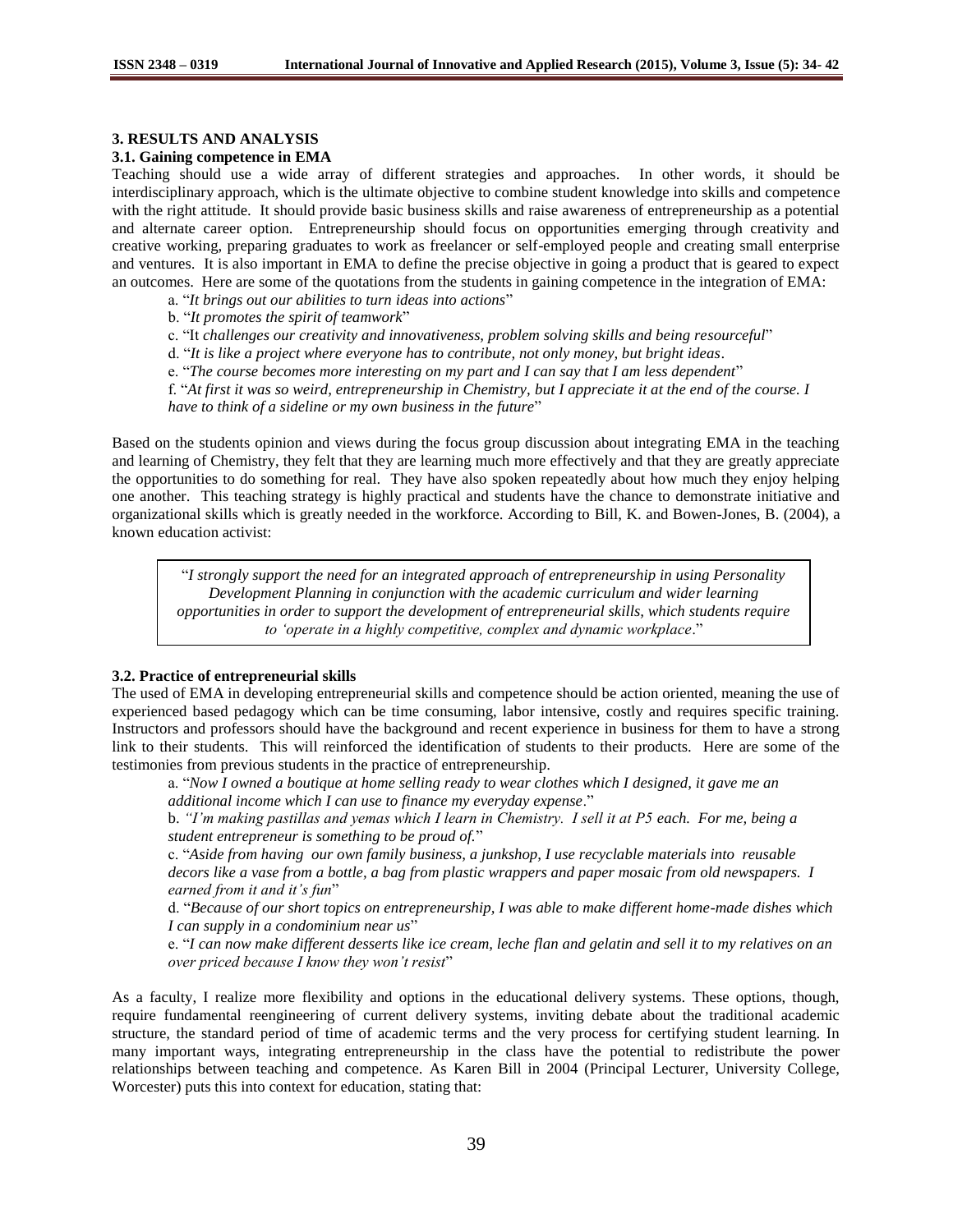"*This vision is complicated by the challenges facing the industry in terms of the global economy and selfemployment trends. Departments must therefore begin to acknowledge the work of the Council for Graduate Entrepreneurship, and the Lambert Review of business-university globalisation and the Robert's Report which have started to outline a forward agenda for facilitating a more entrepreneurial culture and developing graduates who are capable of operating effectively in a knowledge economy. To this end, I am in the process of validating two modules one at undergraduate and one at postgraduate level which focus on the role of the manager as a business entrepreneur, and to enable students to develop their potential to acquire an entrepreneurial capability and enhance their communication skills.*"

## **3.3. Entrepreneurship in Higher Education Curriculum**

In higher education, the primary purpose should develop entrepreneurial competencies and skills. EMA can have the following outcomes such as:

- a. To develop entrepreneurial drive among students
- b. Training students in what is needed to set up a business and manage its growth.
- c. Develop entrepreneurial competencies and skills needed to identify and exploit business opportunities

The purpose of integrating EMA in the teaching of Chemistry should be precisely defined, as should expected outcomes. The learning experience needs to build depth and breadth in awareness, understanding and capacity. In general it would able to provide broad exposure and positive motivational experiences during the early stages of university life. This will provide a platform from which to build deeper skills in entrepreneurship in preparation for the real world at the point of exit.

Integration of EMA in teaching into the curriculum needs to be the vision for Higher Education Institutions (HEIs) as part of their wider mission. Educators should be comfortable and skilled in addressing a diversity of student groups by providing good role models that relate to their contexts.

Based on the observation of the teacher-researcher, EMA aims at preparing students to acquire skills and competencies such as initiative, being independent, developing ability to assess risks. Also, it helps students with necessary knowledge, skills and attitudes to implement the pedagogy of entrepreneurship education in the curriculum. As stated by European Commission (2008) for Higher Education:

> "*Entrepreneurship in the development of new concepts and initiatives to gain a competitive edge is a key strategy as companies realign their brand vision and identity. Entrepreneurship has moved to the core of management thinking and action in many different contexts and the relevance of the concept is increasingly being recognised by educationalists in the design and delivery of their courses.*"

# **4. DISCUSSION**

# **4.1. Dilemma in EMA**

There is a problem on the lack of awareness and motivation from the students because it is not really part of the curriculum. Therefore, it can be seen on a bigger picture that entrepreneurship within an institution is very much dependent and willingness on the vision of certain administrators.

Also, resources and findings is a clear mismatch to the demand of entrepreneurship studies. Mostly of public schools have insufficient resources to train students. Teachers should have better understanding of entrepreneurship education and the range of aims, methods and contents. There is a need for more teacher training seminars and workshop. However, there is very little or even none at all in terms of incentives to motivate teachers and reward them for getting involve in entrepreneurial teaching and activities with students. For instance, research and publication remain the main criteria for ranking and promotion while experience-based project do not receive any necessary consideration. According to Leslie Bailey, MSc MHCIMA, Division Manager Concepts, and Hong Kong in a study made by Ball (2001):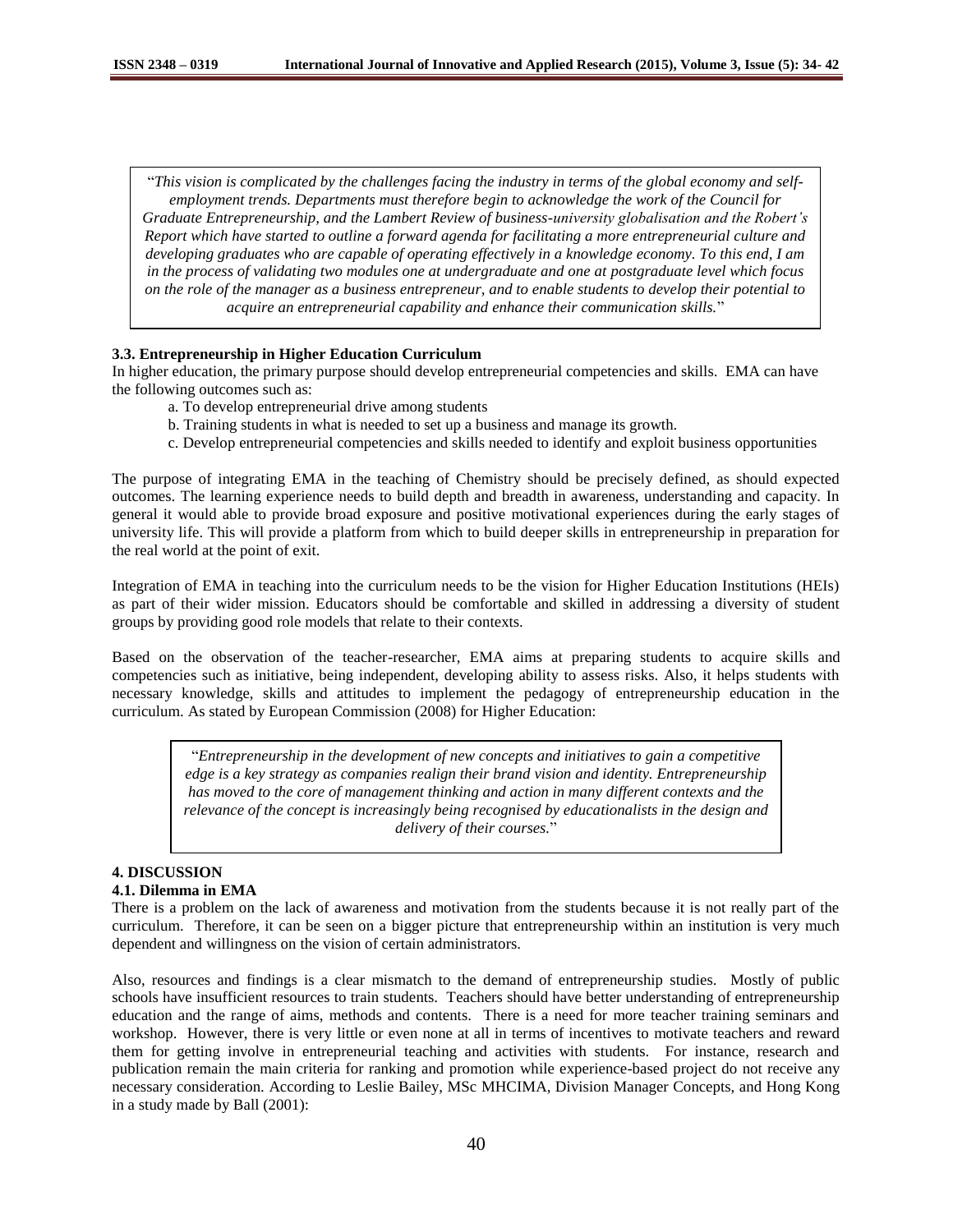"Essentially an entrepreneur is an individual with vision, someone who works hard and has the courage to try something new - even if it means failing".

### **4.2. Success in EMA**

The penultimate success factors of entrepreneurship education are the transformation into an entrepreneurial university which, is characterized by a diffused entrepreneurial culture. Many universities and college in Europe are clearly moving in that direction but they are still far from the end goal because research and publication is their utmost priority. Integrating EMA in teaching should be seen as a strategic goal that there is an explicit mission and it is possible to assess how this mission is fulfilled. To have this entrepreneurial environment, there should be a collaborative approach with real business practice and industry. In doing this, young entrepreneurs like alumni and experience business people are involve in the course and activities and should contribute to their design. Practical experience by means of students cooperating with enterprises and working on concrete projects should be embedded in the curriculum. According to press released by the UK-DTI (2004):

> "*Entrepreneurs sense opportunities and take risks in the face of uncertainty to open new markets, design new products, and develop innovative processes. In the knowledge driven economy this process is critical in large and small businesses alike*."

#### **4.3. Conclusion and Recommendation**

In integrating EMA in teaching and learning Chemistry, it is necessary to consider the context of global crises and in the face of the need to successfully implement it in the college curriculum. Given the right framework and conditions, entrepreneurial initiatives can be highly desirable for an institution, as successful initiatives led by prestige to the institution.

An important conclusion is that traditional lecture discussion method does not complement with the development of entrepreneurial skills and competence and that multi disciplinary collaboration is an essential element of building and enterprising capabilities. According to press released by the UK-DTI (2004):

> "*Small businesses are the lifeblood of the economy. They are at the forefront of this government's efforts to promote enterprise, innovation and increased productivity. Small firms are vitally important because of their role in the supply chain, the competition they stimulate and the ideas and products they bring to the market place*."

As a teacher-researcher I would like to recommend the following:

*4.3.1* Science and non-science educators should use EMA in teaching as part of their pedagogy.

*4.3.2* Entrepreneurship education should be the integral part of science teacher education curriculum; it should be embedded in all disciplines.

*4.3.3* There is a need for greater flexibility in the design of syllabus in parallel to integrating EMA.

*4.3.4* School administrators should have incentive system for motivating and rewarding faculty, office staff and researchers in supporting students interested in exploiting business opportunities.

*4.3.5* Different institutions should support the spontaneous initiative of student enterprise projects.

## **References**

Adelman C (2000). A parallel postsecondary universe: The certification system in Information Technology. USA:Office of Educ. Research and Improvement, Washington D.C.

Achor E  $\&$  Kate W (2013). The need to integrate entrepreneurship education into science educator teachers curriculum in Nigeria. Journal of Science and vocational education 7: 111-123.

Adeduso AO (2004) Entrepreneurship:Principles and methods of business and computes education. Nsukka: God Jickson Publisher